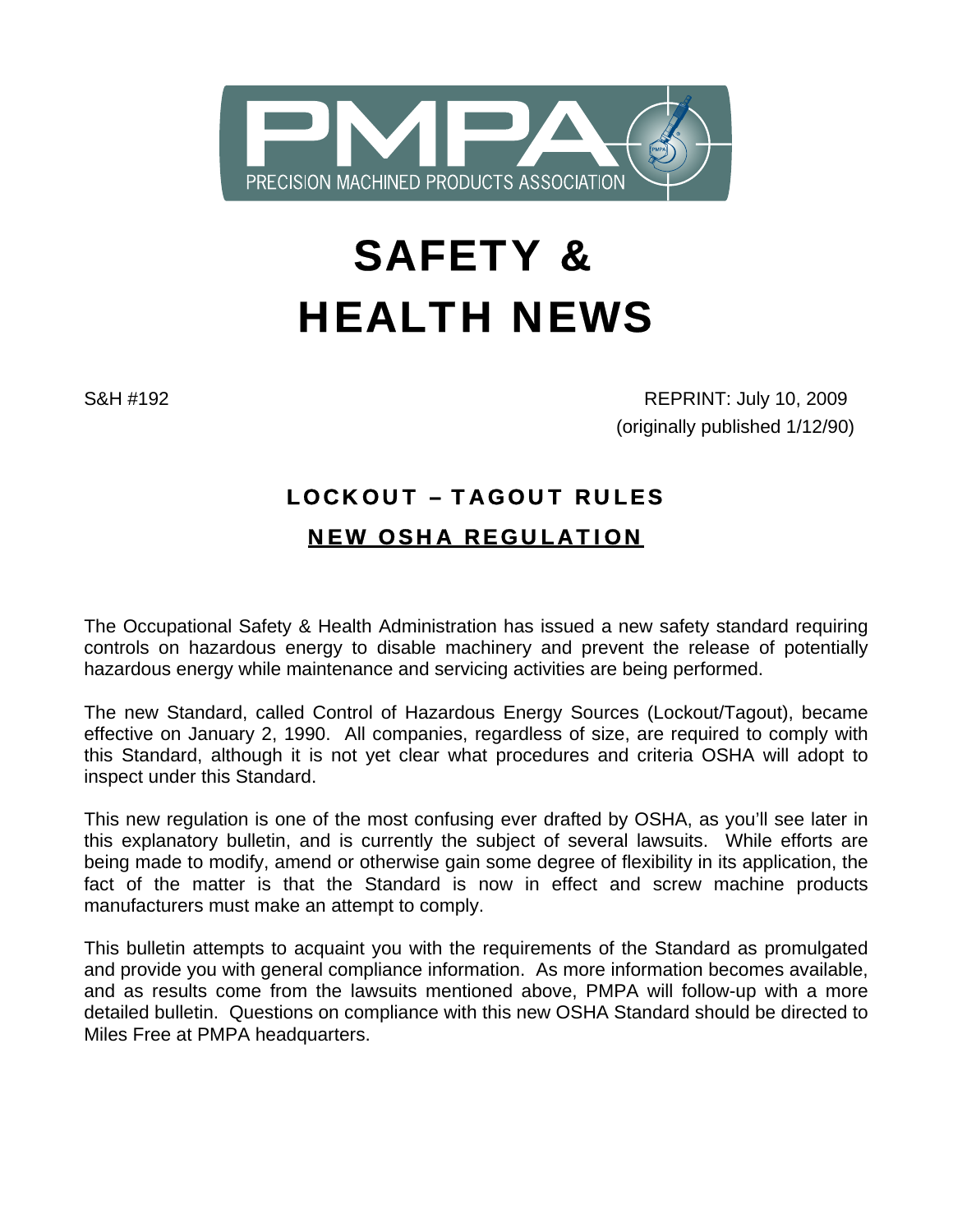#### **SUMMARY OF THE STANDARD**

The Lockout/Tagout Standard addresses practices and procedures required to prevent the release of potentially hazardous energy while maintenance and servicing activities are being performed on machines or equipment. The Standard requires that lockout be utilized for machines which are designed with a lockout capability, except when the employer can demonstrate that utilization of tagout provides full employee protection. For machines which were not designed to be locked out, the employer may use tagout.

After January 2, 1990, whenever major replacement, repair, renovation, or modification of machines is performed, and whenever new machines are installed, energy isolating devices for those machines shall be designed to accept a lockout device.

Each employer is required to establish an energy control program, consisting of a **written energy control procedure, employee training and periodic inspection**. The company's energy control program must utilize either lockout or tagout devices. If an energy isolating device (e.g. manually operated electrical circuit breaker, disconnect switch, line valve, block, etc.) is capable of being locked out, the program shall utilize lockout, unless the employer can demonstrate that a tagout system will provide full employee protection. Note that the term "energy isolating device" does not include a push-button or selector switch.

If an energy isolating device is not capable of being locked out, the program shall utilize a tagout system.

#### **Energy Control Procedure**

A written energy control procedure must be developed and utilized for the control of potentially hazardous energy when employees are engaged in activities covered by this standard. The procedure should outline the scope, purpose, rules, and techniques to be utilized for the control of hazardous energy. The procedure must include the following:

- A statement of the intended use of the procedure.
- Specific procedural steps for shutting down, isolating, blocking and securing machines to control hazardous energy.
- Specific requirements for testing a machine to determine and verify the effectiveness of lockout devices, tagout devices and other energy control measures.
- Specific procedural steps for the placement, removal and transfer of lockout devices or tagout devices and the responsibility for them.

The lockout/tagout procedure described below is based on the most common screw machine products company situation where a single employee will be involved with lockout/tagout. Other requirements apply to a group of employees involved in covered servicing or maintenance activities. In such cases, each employee must have a personal device and each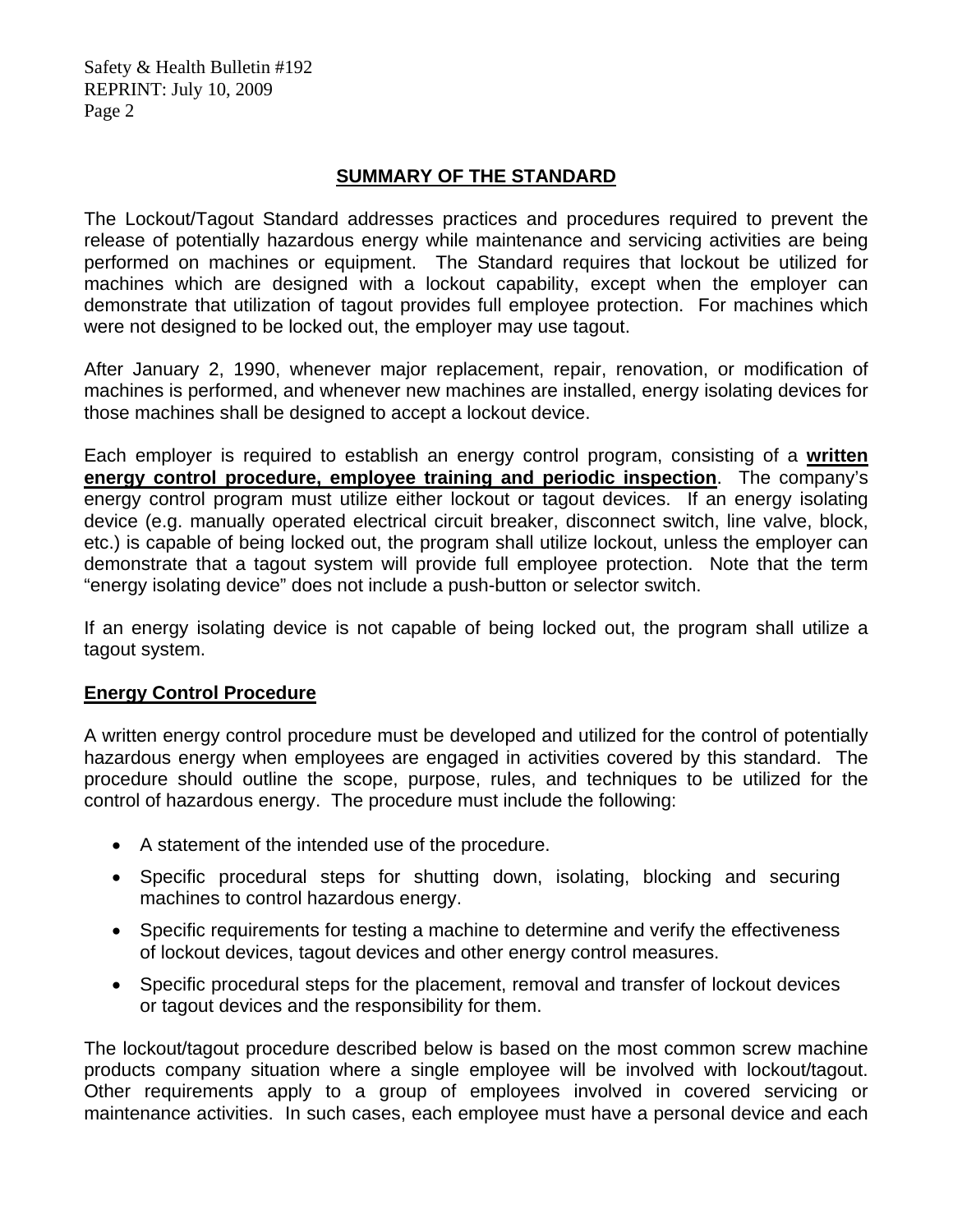must affix their device to and remove it from a group lockout device, group lockbox or comparable mechanism.

Specific procedures are also required to provide protection during shift changes. At a minimum, the procedure must include provisions to ensure the continuity of lockout or tagout protection.

The established procedure for applying a lockout or tagout control must include the following elements and must be done in this sequence.

# **(1) Preparation for shutdown**

Before an authorized or affected employee turns off a machine, the authorized employee must have knowledge of the type and magnitude of the energy involved, the hazards of the energy to be controlled, and the method to control the energy. This information is part of the training requirement of the Standard (*see section on Employee Training*).

# **(2) Machine shutdown**

The machine is turned off or shut down by using the normal stopping procedure.

# **(3) Isolate machine from the energy source**

Once the push-button control, for example, has been used to stop the machine, isolation can be accomplished by tracing the path from the control toward the energy source and moving the energy isolating device control lever to the "off", "safe" or "open" position.

# **(4) Apply lockout or tagout to energy isolating device**

Appropriate and effective lockout or tagout devices are then affixed to each energy isolating device by the authorized employee. If tagout is to be used, the tag must be fastened at the same point a lock would have been attached, or as close as possible and in a position that will be immediately obvious to anyone attempting to operate the machine.

# **(5) Release of stored energy**

After application of the lockout or tagout device, all potentially hazardous stored or residual energy must be relieved, disconnected, restrained, or otherwise rendered safe. Compliance with this provision might require, for example, the use of blocks or other physical restraints to immobilize the machine or components, grounding to discharge energy, or bleeding to relieve pressure in hydraulic or pneumatic systems.

# **(6) Verification of energy isolation**

This step in the procedure requires the authorized employee to verify that the preceding steps have been taken and may involve a deliberate attempt to start up the machine. Visual inspection of the position and presence of switches, valves, breakers, main power disconnects, and locks/tags should also be used to determine that all motion has been stopped and all components have come to rest.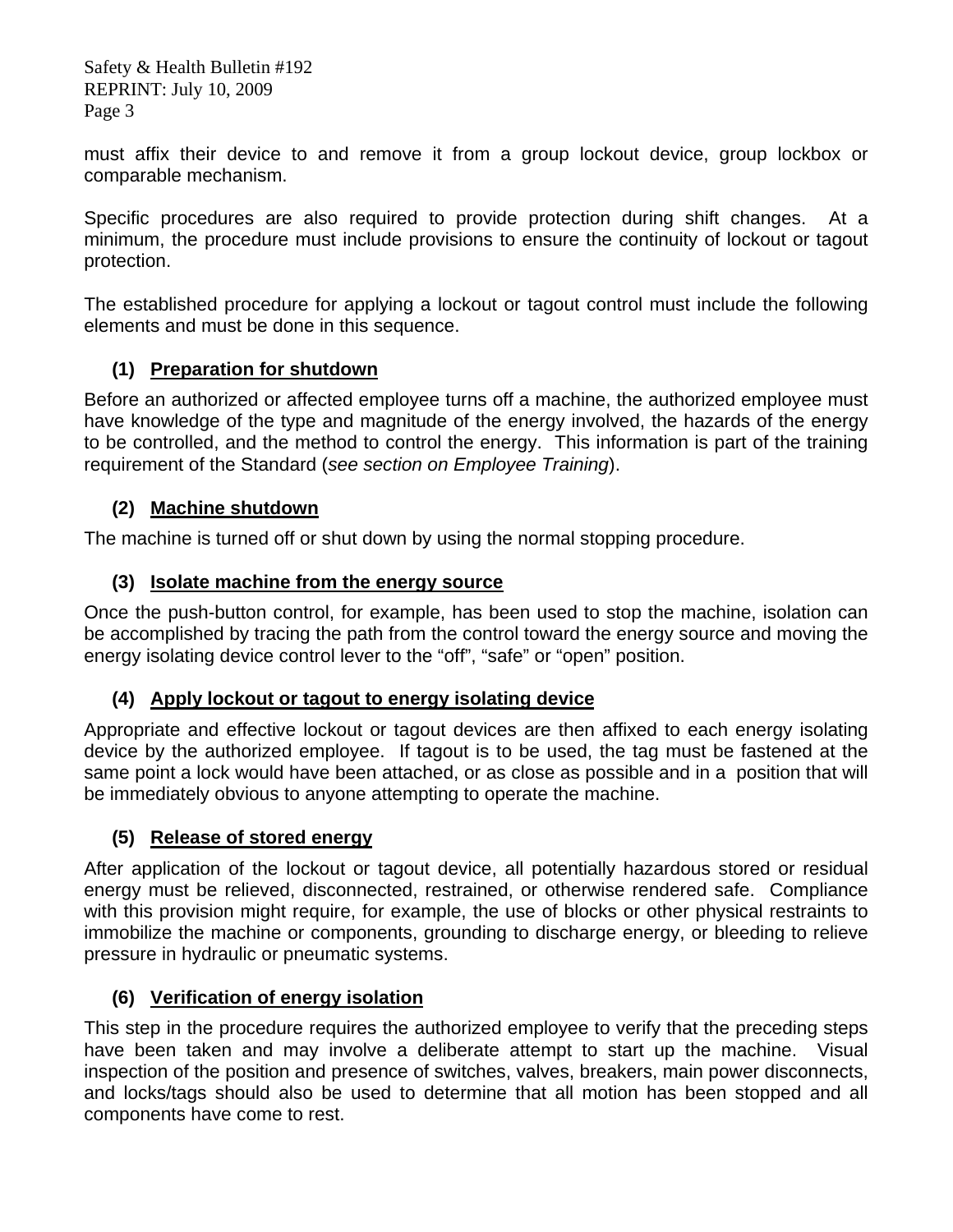#### *At this point, required servicing and maintenance work may safely be performed.*

#### **(7) Removal of lockout/tagout devices**

To release the machine from lockout/tagout, the following steps must be taken:

- a. Inspect the work area, remove tools and ensure that the machine is operationally intact.
	- b. Notify affected employees that lockout/tagout devices are to be removed.
- c. Removal of each lockout/tagout device *by the employee who originally applied the device.*

#### **Special Procedures**

In situations where lockout/tagout devices must be temporarily removed from the energy isolating device and the machine energized to test or position tools, the following sequence of actions is to be followed by the person doing the servicing:

- (1) Clear machine of tools and other materials.
- (2) Alert and remove employees from the machine area.
- (3) Remove lockout/tagout device.
- (4) Energize and proceed with testing or positioning.
- (5) Deenergize all systems and reapply lockout/tagout device.

#### **Employee Training**

The employer must provide employee training to ensure that the purposes and function of the energy control program are understood by employees. There are two classes of employees which must be trained.

**Authorized Employees** are workers who lockout or implement a tagout system procedure on machines or equipment to perform servicing or maintenance.

**Affected Employees** are workers whose job requires them to operate or use a machine on which servicing or maintenance is being performed under lockout or tagout, or whose job requires them to work in an area in which servicing or maintenance is being performed.

Training must include the following:

• Each **authorized** employee must be trained to recognize applicable hazardous energy sources, the type and magnitude of energy in the workplace, and methods and means necessary for energy isolation and control.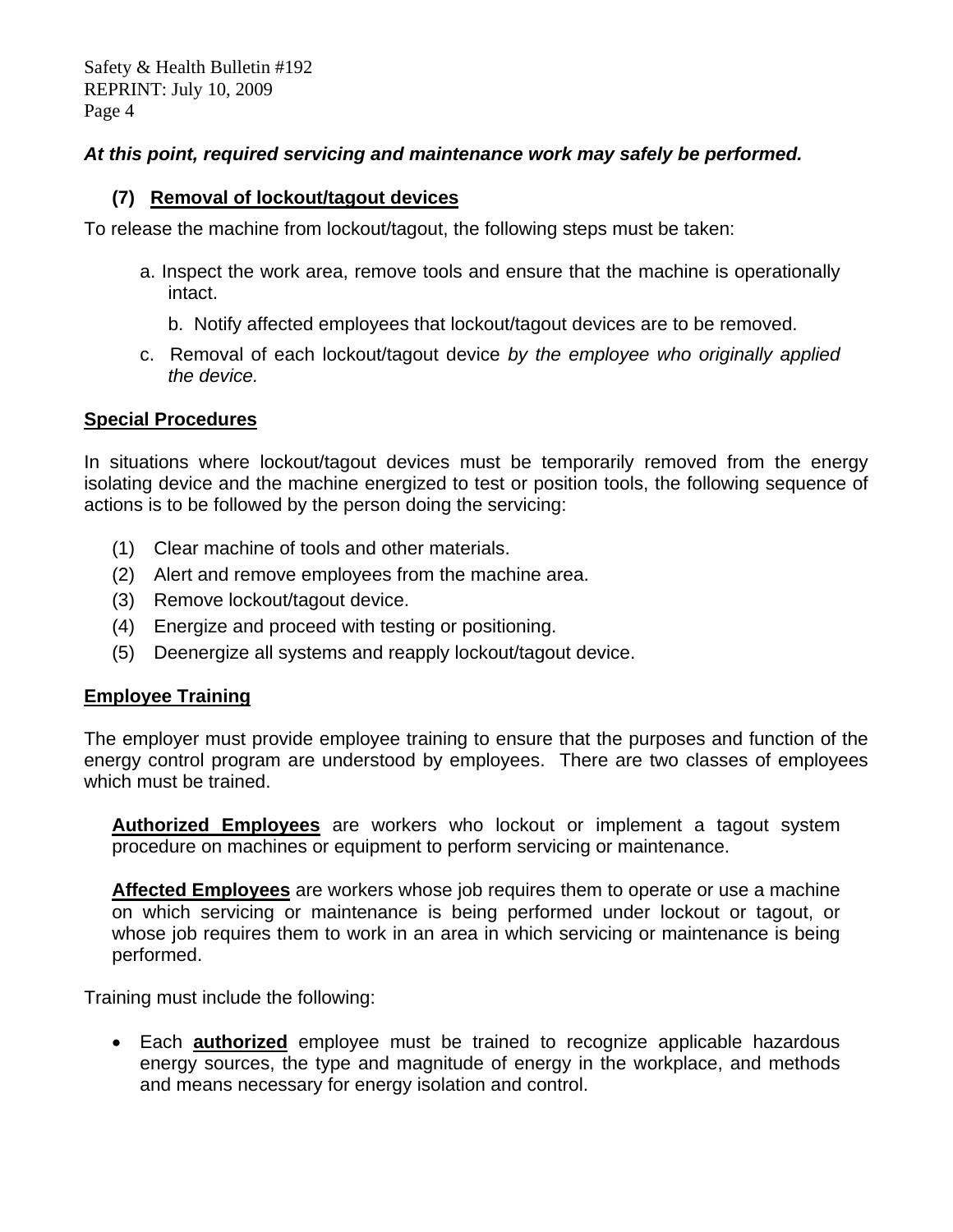• Each **affected** employee must be trained in the purpose and use of the energy control procedure and prohibitions on attempts to restart or reenergize machines which are locked out or tagged out.

When tagout systems are used, employees must also be trained in the limitations of tags. Those limitations include the fact that tags are warning devices only and do not provide physical restraint; when a tag is attached to an energy isolating device, it is not to be removed without authorization of the person who installed the device and is not to be bypassed, ignored or otherwise defeated.

The employer must certify that employee training has been provided by keeping a log which includes each employee's name and the date that training was provided.

Retraining is required for all authorized and affected employees whenever there is a change in job assignments, machines, equipment, or processes that present a new hazard, or when there is a change in the energy control procedures. Retraining is also required whenever inspections reveal deviations from or inadequacies in the employee's knowledge or use of the energy control procedures (*see section on Periodic Inspections*).

#### **Periodic Inspections**

Periodic inspections of the use of the energy control procedure in the workplace are required at least annually. These inspections must be performed by an authorized employee, but **not** the one using the procedure being inspected. The purpose of the inspection is to identify and correct any deviations or inadequacies in the procedure. Included in the inspection is a review between the inspector and authorized and/or affected employees of the employee's responsibilities under the procedure. All inspections must be certified by the employer through a log identifying machines being inspected, date of inspection and the name of the inspector.

# **OPERATIONS COVERED BY THIS STANDARD**

The Standard covers the servicing and maintenance of machines in which the *unexpected*  energization or start up of the machine, or release of stored energy could cause injury to employees.

The Standard does not apply to cord and plug connected equipment if the equipment is unplugged and the plug is in the exclusive control of the employee who is performing the servicing or maintenance of that equipment.

OSHA defines "Servicing and Maintenance" to include activities such as constructing, installing, setting up, adjusting, inspecting, modifying, and maintaining and/or servicing machines or equipment. Excluded from coverage under the Standard are minor tool changes and adjustments, and other minor servicing activities, which take place during normal production operations, **if** they are routine, repetitive and integral to the use of the equipment for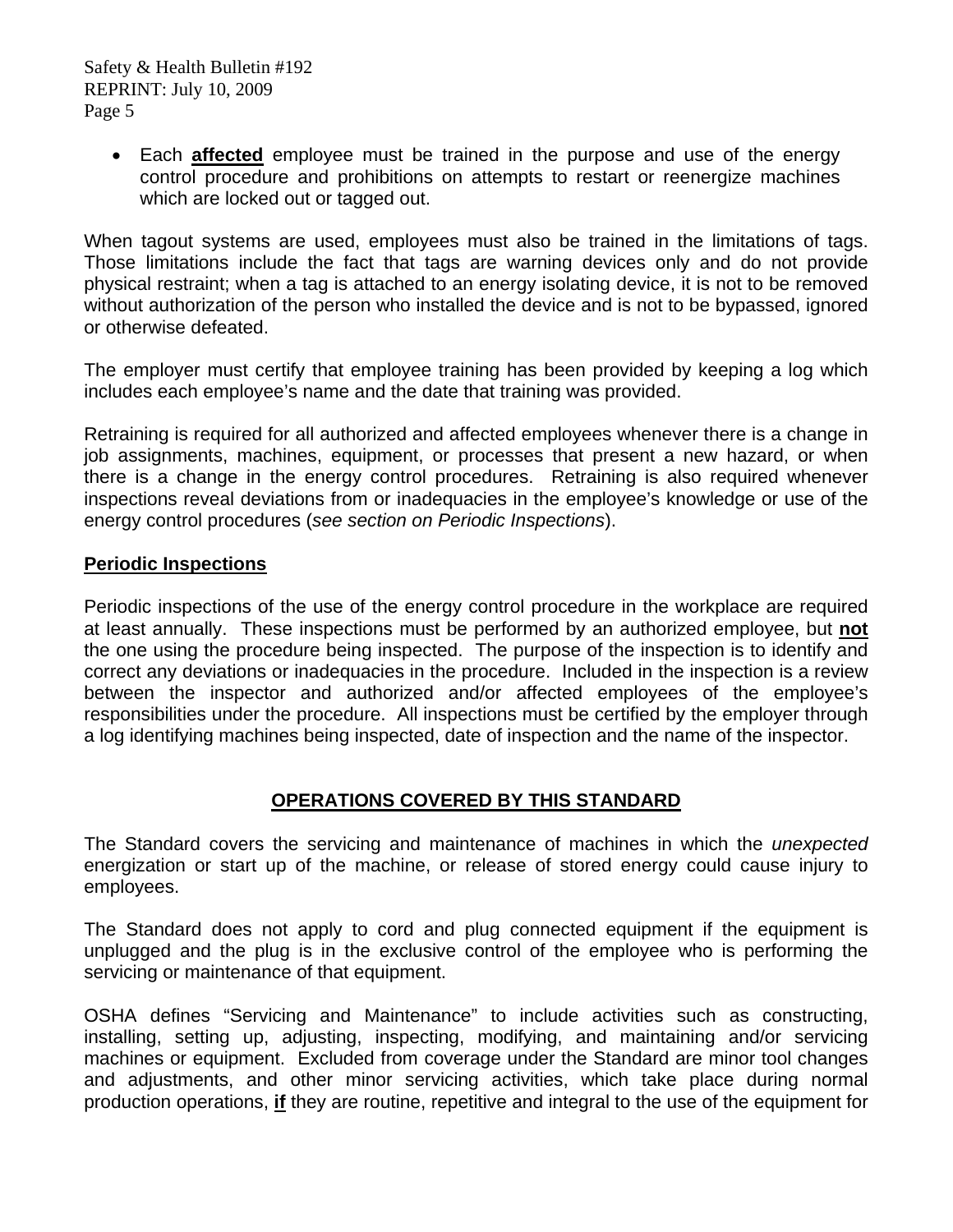production, **provided** that the work is performed without the removal or bypassing of machine guards already required under OSHA.

Some common screw machine products manufacturing activities which fall under the definition of "servicing and/or maintenance", such as adjusting coolant lines, clearing chips, unjamming, making minor tool adjustments, and simple tool changes, are typically performed during normal production operations with the machine energized. Two criteria are used to determine whether such servicing activities are covered by this Standard or whether they are exempt from Lockout/Tagout under the exclusion mentioned above.

First, must employees bypass guards or otherwise expose themselves to potential injury? If no such exposure will occur, either because of the method in which the work is performed or because special tools, techniques or other protection is provided, then lockout/tagout is not required. For example, during set-up the machine is energized, as it must be, and all required safeguarding methods are properly configured and operational (door interlock, two-hand controls, etc.). Since safeguarding methods are **not** by-passed and there is no exposure to potential injury, lockout/tagout would not apply.

The second criteria is whether the activity is routine, repetitive and must be performed as part of the production process. For example, when an operator must make a minor tool change, he/she would stop all machine motion (e.g. disengage the clutch), change the tool, then restart the machine. Lockout/tagout could not be performed because the lockout procedure would prevent the machine from economically being used in production.

Therefore, normal production operations and minor servicing activities which meet these two criteria are excluded from coverage under this Standard, so long as the general machine guarding requirements are complied with.

OSHA recognizes that there are some servicing and/or maintenance activities which require the machine to be energized, at least at some point during the servicing but which do not meet the criteria for exclusion discussed above. For example, a set-up man is setting or changing tools where the machine guards have been by-passed, removed or in any other way disabled. In these types of situations, the Standard requires that where energization is needed only part of the time, and cannot be shown to be necessary for the entire servicing operation, lockout/tagout will apply and special procedures for the temporary removal of lockout/tagout devices are required. (*See Section on Special Procedures*)

Obviously, when machines or equipment are undergoing major repairs or are being rebuilt, the company's lockout/tagout procedures must be used.

The "rule of thumb" when trying to determine which activities are covered under this Standard could be stated as follows:

During any servicing or maintenance activities, **either** lockout/tagout or Subpart O, machine guarding, **must be complied with**. Whenever machine guarding must be by-passed to accomplish the required servicing or maintenance,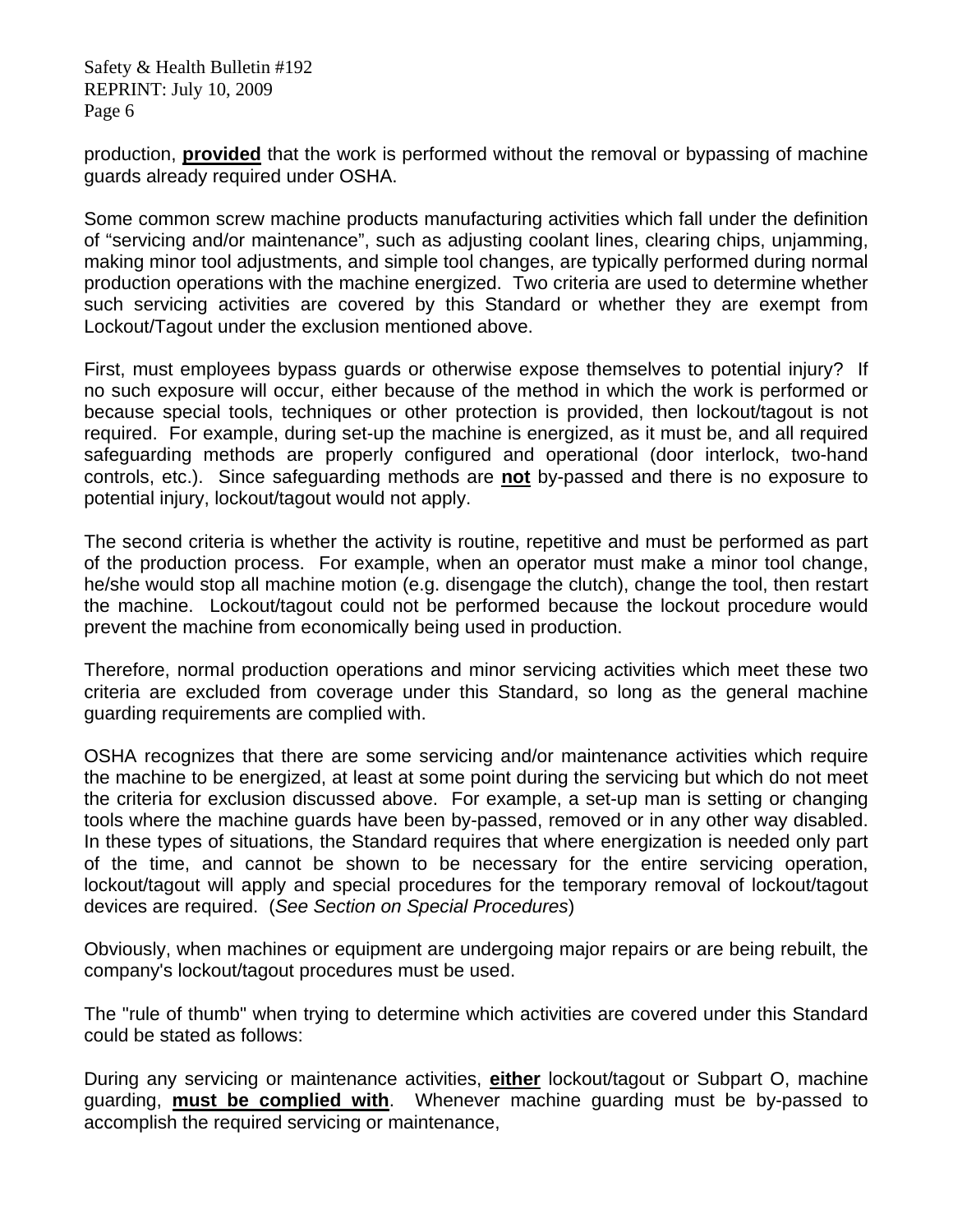### **LOCKS AND TAGS**

The Standard is fairly specific in describing the types of protective materials and hardware required under this Standard.

All locks, tags, chains, wedges, key blocks, adapter pins, self-locking fasteners, or other hardware must be provided by the employer. Lockout devices and tagout devices must be singularly identified, the only devices used for controlling hazardous energy, shall not be used for any other purpose, and must be durable, standardized, substantial, and identifiable.

Durable: Lockout/Tagout devices must be capable of withstanding the environment to which they are exposed. Standardized: These devices must be standardized within the plant either by color, shape or size. Additionally, for tagout devices, print and format must be standardized. Substantial: Lockout devices must be substantial enough to prevent removal without the use of excessive force or metal cutting tools. Tagout devices, including their means of attachment, shall be of a non-reusable type, attachable by hand, self-locking and non-releasable with a minimum unlocking strength of no less than fifty pounds. OSHA states that tagout devices should be equivalent to a "one-piece all-environment-tolerant nylon cable tie". Identifiable: All devices must identify the person applying the device.

Tagout devices must warn against hazardous conditions if the machine is energized by use of wording such as "Do not start," "Do not open," Do not close," "Do not energize," and "Do not operate." The use of graphics, pictographs or other symbols to convey the message is acceptable.

# **SAMPLE WRITTEN ENERGY CONTROL PROCEDURE**

A sample energy control procedure, patterned after examples provided by OSHA, is attached to this bulletin. This sample procedure can be used simply by retyping the material presented and filling in the blank spaces with information specific to your company's operations. It can also be used as a guide to develop a more specific or detailed lockout/tagout procedure. This sample can easily be adapted by most screw machine products companies to account for energy source and control information for different groups of machines (i.e. cam operated screw machines, CNC, chuckers, secondary equipment, etc.). The sample also includes a lockout/tagout procedure checklist which can be used when applying a lockout or tagout device.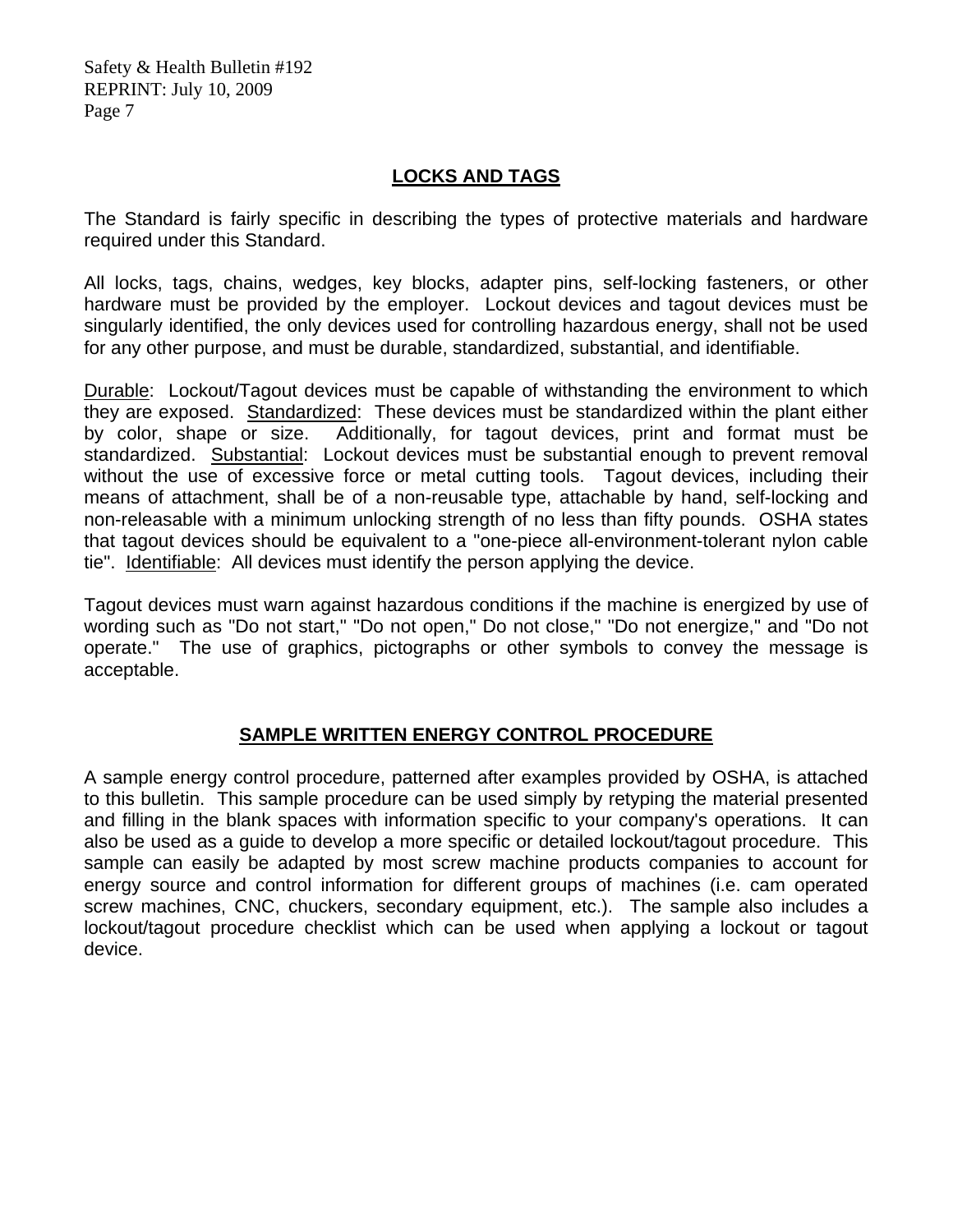#### **ENERGY CONTROL PROCEDURE**

#### **FOR**

#### **(name of company)**

#### I. Purpose

This procedure establishes the minimum requirements for the lockout or tagout of energy isolating devices. It shall be used to ensure that machines or equipment are isolated from all potentially hazardous energy, and locked out or tagged out before employees perform any covered servicing or maintenance activities where the unexpected energization, start-up or release of stored energy could cause injury.

The following types of energy found in our plant and the magnitude of their hazards are covered by this procedure:

\_\_\_\_\_\_\_\_\_\_\_\_\_\_\_\_\_\_\_\_\_\_\_\_\_\_\_\_\_\_\_\_\_\_\_\_\_\_\_\_\_\_\_\_\_\_\_\_\_\_\_\_\_\_\_\_\_\_\_\_\_\_\_\_\_\_\_\_\_\_\_\_\_\_\_

\_\_\_\_\_\_\_\_\_\_\_\_\_\_\_\_\_\_\_\_\_\_\_\_\_\_\_\_\_\_\_\_\_\_\_\_\_\_\_\_\_\_\_\_\_\_\_\_\_\_\_\_\_\_\_\_\_\_\_\_\_\_\_\_\_\_\_\_\_\_\_\_\_\_\_

(Insert list of machine groups, types of energy, and magnitude of energy)

II. Responsibility

Appropriate employees shall be instructed in the safety significance of the lockout and/or tagout procedure. Each new or transferred employee and other employees whose work operations are or may be in the area shall be instructed in the purpose and use of lockout and/or tagout procedures.

The following job titles are classified as **authorized** employees for purposes of this Procedure:

(Insert list of job titles of employees who will be issued lockout/tagout devices and who are authorized to lockout or implement a tagout system on machines)

\_\_\_\_\_\_\_\_\_\_\_\_\_\_\_\_\_\_\_\_\_\_\_\_\_\_\_\_\_\_\_\_\_\_\_\_\_\_\_\_\_\_\_\_\_\_\_\_\_\_\_\_\_\_\_\_\_\_\_\_\_\_\_\_\_\_\_\_\_\_\_\_\_\_\_

\_\_\_\_\_\_\_\_\_\_\_\_\_\_\_\_\_\_\_\_\_\_\_\_\_\_\_\_\_\_\_\_\_\_\_\_\_\_\_\_\_\_\_\_\_\_\_\_\_\_\_\_\_\_\_\_\_\_\_\_\_\_\_\_\_\_\_\_\_\_\_\_\_\_\_

The following job titles are classified as **affected** employees for purposes of this Procedure:

(Insert list of job titles of employees whose job requires them to work in an area in which servicing or maintenance is being performed)

\_\_\_\_\_\_\_\_\_\_\_\_\_\_\_\_\_\_\_\_\_\_\_\_\_\_\_\_\_\_\_\_\_\_\_\_\_\_\_\_\_\_\_\_\_\_\_\_\_\_\_\_\_\_\_\_\_\_\_\_\_\_\_\_\_\_\_\_\_\_\_\_\_\_\_

\_\_\_\_\_\_\_\_\_\_\_\_\_\_\_\_\_\_\_\_\_\_\_\_\_\_\_\_\_\_\_\_\_\_\_\_\_\_\_\_\_\_\_\_\_\_\_\_\_\_\_\_\_\_\_\_\_\_\_\_\_\_\_\_\_\_\_\_\_\_\_\_\_\_\_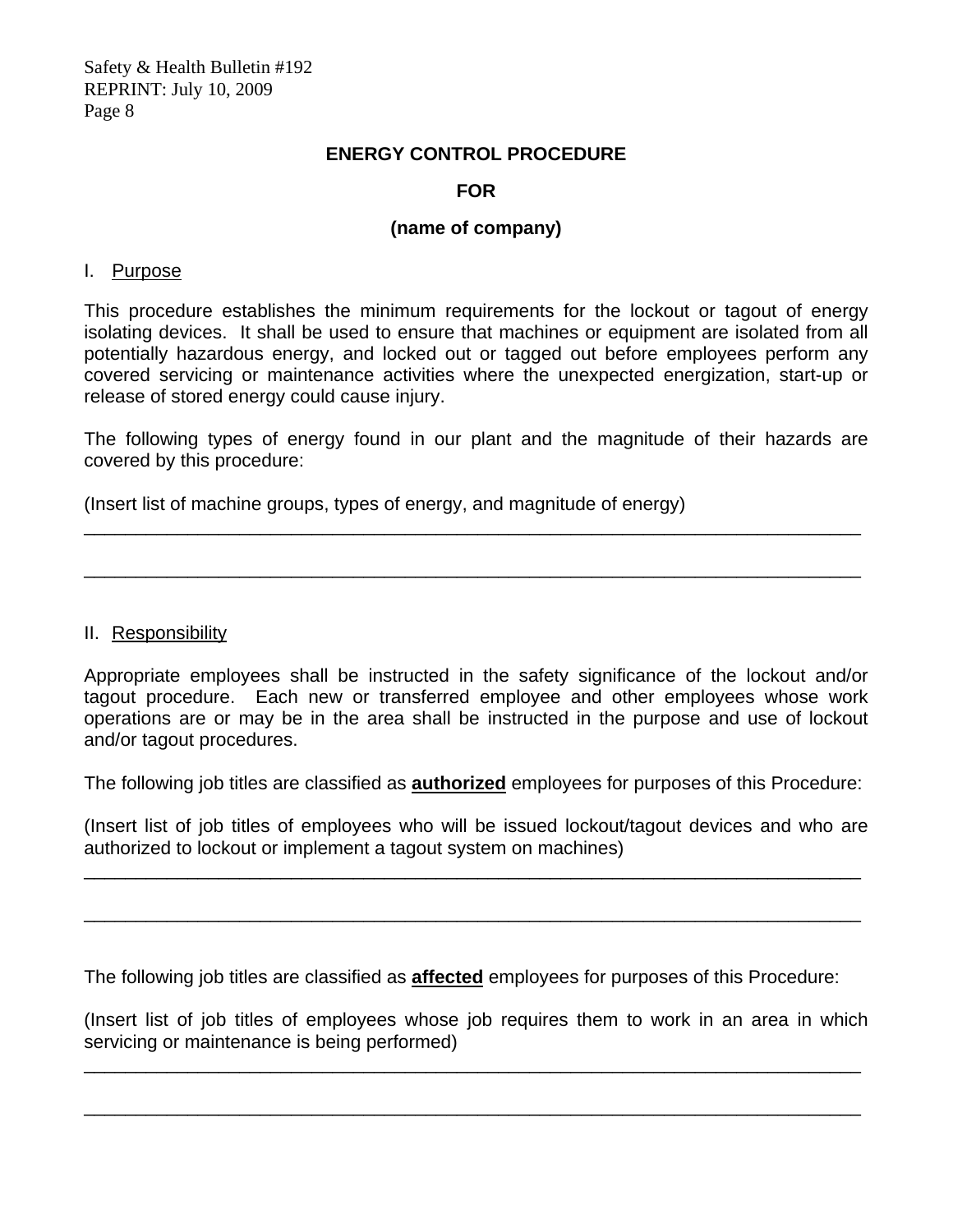#### III. Preparation for Lockout or Tagout

Make a survey to locate and identify all isolating devices to be certain which switch(s), valve(s) or other energy isolating devices apply to the equipment to be locked or tagged out. More than one energy source (electrical, mechanical, or others) may be involved.

The following types of energy isolating devices, along with their locations, can be found in our plant:

\_\_\_\_\_\_\_\_\_\_\_\_\_\_\_\_\_\_\_\_\_\_\_\_\_\_\_\_\_\_\_\_\_\_\_\_\_\_\_\_\_\_\_\_\_\_\_\_\_\_\_\_\_\_\_\_\_\_\_\_\_\_\_\_\_\_\_\_\_\_\_\_\_\_\_

\_\_\_\_\_\_\_\_\_\_\_\_\_\_\_\_\_\_\_\_\_\_\_\_\_\_\_\_\_\_\_\_\_\_\_\_\_\_\_\_\_\_\_\_\_\_\_\_\_\_\_\_\_\_\_\_\_\_\_\_\_\_\_\_\_\_\_\_\_\_\_\_\_\_\_

(Insert list of all energy isolating devices present in your shop, along with their locations)

#### IV. Sequence of Lockout or Tagout System Procedure

(1) Notify all affected employees that a lockout or tagout is going to be implemented and the reason for the lockout/tagout. The authorized employee shall know the type and magnitude of energy that the machine or equipment utilizes and shall understand the hazards pertaining to that energy.

(2) If the machine or equipment is operating, shut it down by the normal stopping procedure (depress stop button, open toggle switch, etc.).

(3) Operate the switch, valve, or other energy isolating device(s) so that the equipment is isolated from its energy source(s). Stored energy (such as that in springs, elevated machine components, rotating flywheels, hydraulic systems, air, gas, steam, or water pressure, etc.) must be dissipated or restrained by methods such as repositioning, blocking, bleeding down, etc.

The following types of stored energy are associated with the machines and equipment listed under item I above:

(Insert description of all different types of stored energy which could be present in the equipment listed above)

\_\_\_\_\_\_\_\_\_\_\_\_\_\_\_\_\_\_\_\_\_\_\_\_\_\_\_\_\_\_\_\_\_\_\_\_\_\_\_\_\_\_\_\_\_\_\_\_\_\_\_\_\_\_\_\_\_\_\_\_\_\_\_\_\_\_\_\_\_\_\_\_\_\_\_

\_\_\_\_\_\_\_\_\_\_\_\_\_\_\_\_\_\_\_\_\_\_\_\_\_\_\_\_\_\_\_\_\_\_\_\_\_\_\_\_\_\_\_\_\_\_\_\_\_\_\_\_\_\_\_\_\_\_\_\_\_\_\_\_\_\_\_\_\_\_\_\_\_\_\_

(4) Lockout and/or tagout the energy isolating devices with assigned individual lock(s) or tag(s).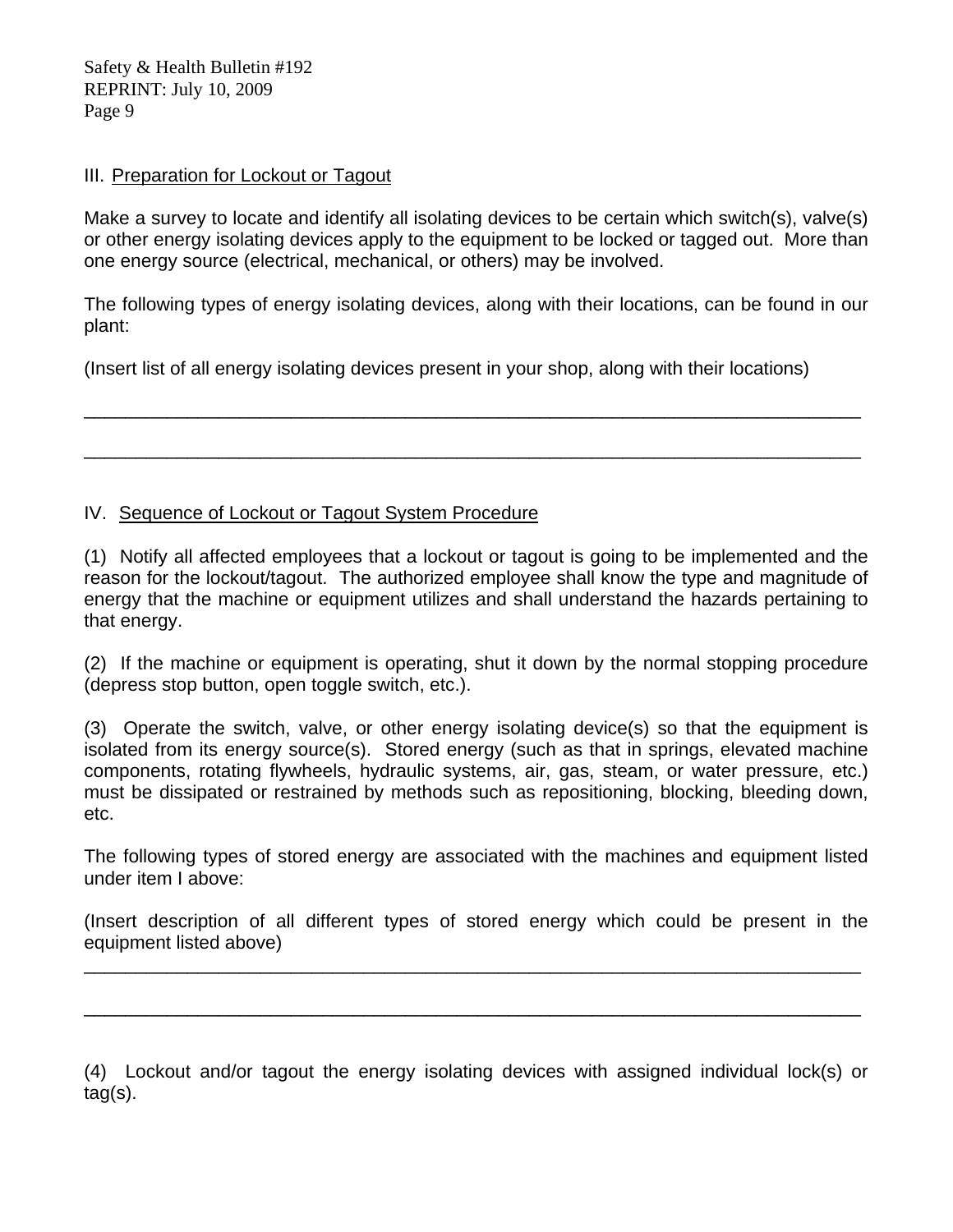We have selected the following method to comply with the energy isolating requirements of the OSHA standard:

(Insert description of isolating method or methods to be used: i.e. locks, tags, other safety measures which meet the requirements of the Standard)

\_\_\_\_\_\_\_\_\_\_\_\_\_\_\_\_\_\_\_\_\_\_\_\_\_\_\_\_\_\_\_\_\_\_\_\_\_\_\_\_\_\_\_\_\_\_\_\_\_\_\_\_\_\_\_\_\_\_\_\_\_\_\_\_\_\_\_\_\_\_\_\_\_\_\_

\_\_\_\_\_\_\_\_\_\_\_\_\_\_\_\_\_\_\_\_\_\_\_\_\_\_\_\_\_\_\_\_\_\_\_\_\_\_\_\_\_\_\_\_\_\_\_\_\_\_\_\_\_\_\_\_\_\_\_\_\_\_\_\_\_\_\_\_\_\_\_\_\_\_\_

(5) After ensuring that no personnel are exposed, and as a check on having disconnected the energy sources, operate the push button or other normal operating controls to make certain the equipment will not operate.

#### **CAUTION: Return operating controls to "neutral" or "off" position after the test.**

(6) The equipment is now locked out or tagged out.

#### V. Restoring Machines To Normal Production Operations

(1) After the servicing and/or maintenance is complete and equipment is ready for normal production operations, check the area around the machines or equipment to ensure that no one is exposed.

(2) After all tools have been removed from the machine or equipment, guards have been reinstalled and employees are in the clear, remove all lockout or tagout devices. Operate the energy isolating devices to restore energy to the machine.

#### VI. Procedure Involving More Than One Person

If more than one person is required to lockout or tagout equipment, each shall place his/her own personal lockout device or tagout device on the energy isolating device(s), using procedures stated above. When an energy isolating device cannot accept multiple locks or tags, a multiple lockout or tagout device (hasp) may be used. If lockout is used, a single lock may be used to lockout the machine or equipment with the key being placed in a lockout box or cabinet which allows the use of multiple locks to secure it. Each employee will then use his/her own lock to secure the box or cabinet. As each person no longer needs to maintain his/her lockout protection, that person will remove his/her key from the box or cabinet.

When group lockout/tagout is to be used, management will assign one member of the group as the **authorized employee** for those group members.